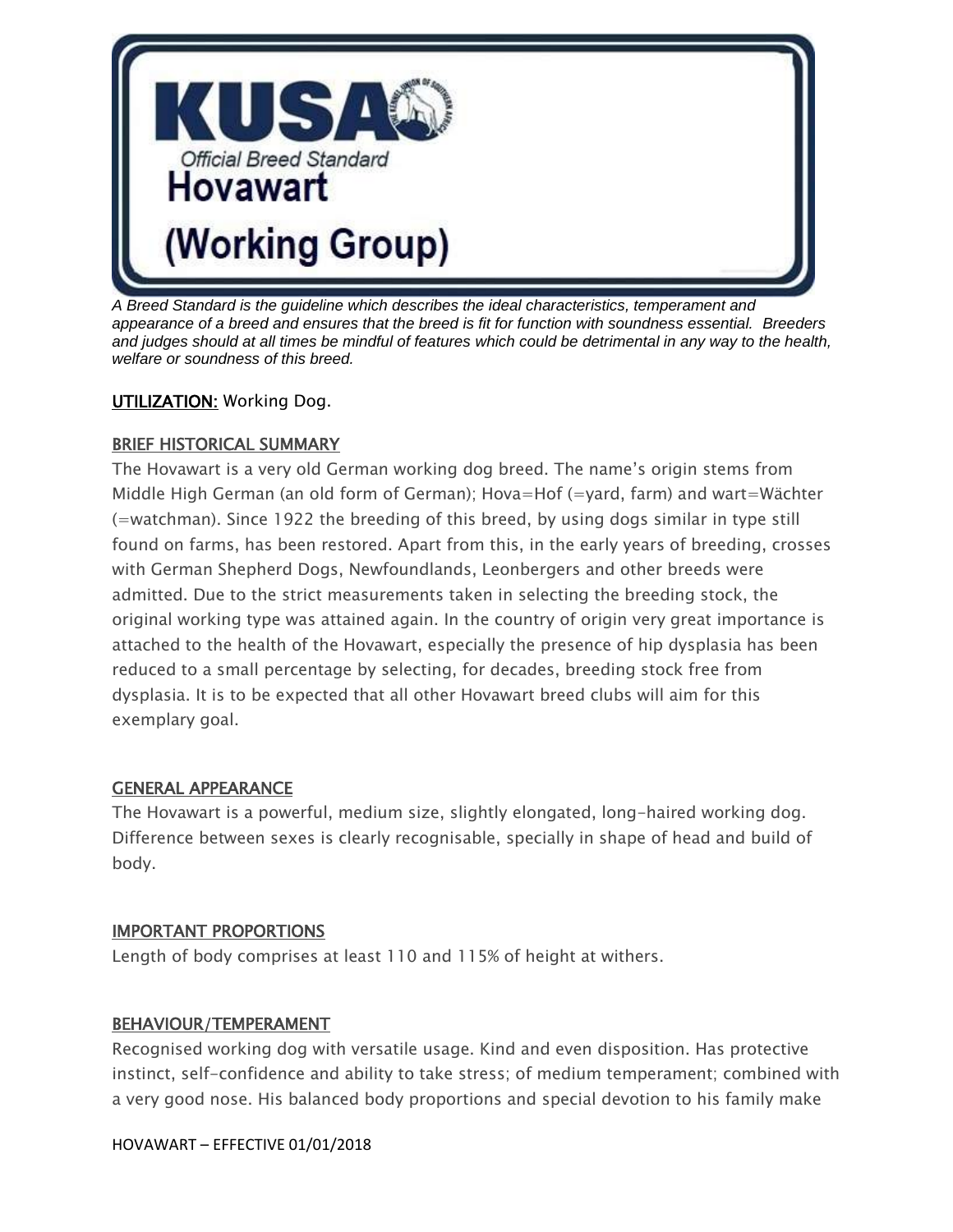him an outstanding companion, watch, guard, tracking and rescue dog.

#### HEAD

The nasal bridge is straight and parallel to the skull. Muzzle and skull are of about the same length. The skin of the head fits tightly.

#### CRANIAL REGION:

Skull - The powerful head has a broad, rounded forehead. Stop - Well visible.

### FACIAL REGION:

Nose - Nostrils well developed. In black/gold and black dogs pigmentation is black; in blond dogs it is black; 'snow nose' (temporary loss of pigmentation) accepted.

Muzzle - Strong, tapering only slightly when seen from above and in profile.

Lips - Fit tightly.

Jaws/Teeth - Strong complete scissor bite with 42 teeth according to tooth formula. Teeth set square to the jaws. Pincer bite accepted.

Eyes - Oval, neither protruding nor deep set. Colour: dark to medium brown. Eyelids fit tightly.

**Ears** - The loosely fitting triangular drop ears are set on high and wide apart, thus giving the optical illusion of broadening the skull. They reach in length to the corners of the mouth (labial commisure). Their tip is slightly rounded. When the dog is at ease, they are kept hanging flat, when alert they may be carried directed slightly forward. Their front edge lies approximately halfway between eye and occiput.

## **NECK**

Strong, of medium length. Skin tightly fitting.

## **BODY**

Back - Straight and firm.

Loin - Strong, slightly longer than rump.

Croup - Medium long and slightly sloping.

Chest - Broad, deep and strong.

## TAIL

Bushy, reaching to below the hocks, but not to the ground. According to the dog's mood it is carried high and curved over the back or hanging down.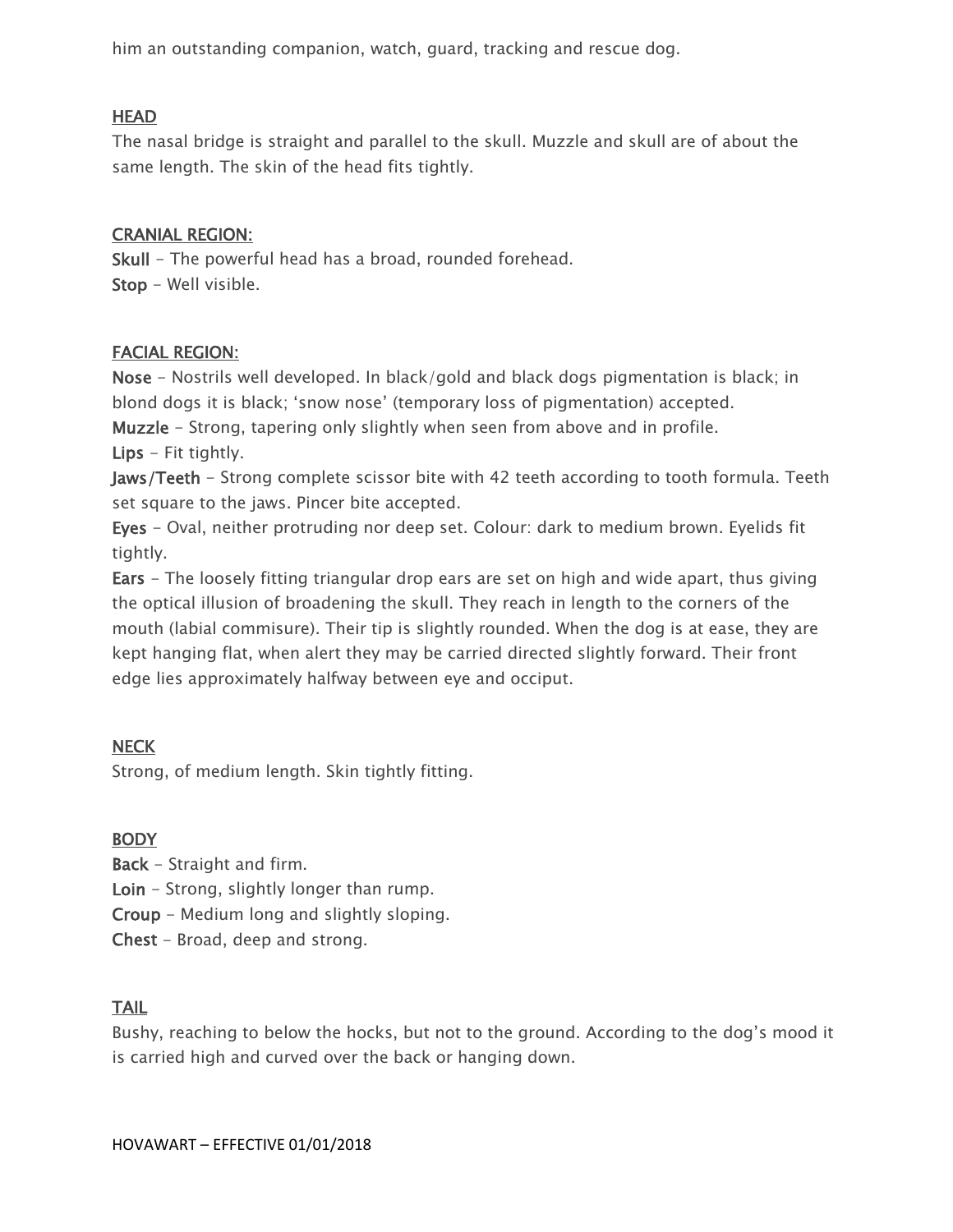## LIMBS **FOREQUARTERS**

General appearance: Forelegs strong, straight and vertical, seen from the front and side. Shoulders - Very well muscled. Shoulder-blade long and well laid back. Upper Arm - Long, closely fitting to body. Elbows - Fitting well to chest. Pastern Joint - Strong. Pastern - Moderately sloping.

### **HINDQUARTERS**

General appearance: Hindlegs strong and vertical when seen from behind. Hindquarters are well angulated.

Upper and Lower Thigh - Very well muscled.

Hock Joint - Strong, well let down.

## FEET:

Roundish, strong and compact. Toes arched and tight. Dewclaws to be removed except in those countries where this is prohibited by law. Nails with black pigmentation in black/gold and black dogs; in blond dogs there may be less pigmentation.

## GAIT/MOVEMENT:

In all gaits the movement of the Hovawart is on a straight line and covering the ground well. The trot is very extended, with powerful drive from the hindquarters.

## SKIN:

Tightly fitting all over. With a bluish sheen in black/gold and black dogs, with a mostly pink sheen in blond dogs.

## **COAT**

Hair: The strong, long-haired coat is lightly waved and lying close, with only little undercoat. It is longer on chest, belly, rearside of forelegs, rearside of thighs and tail. It is short on head and at the front side of the fore and hinglegs. The coat is dense.

## COLOUR:

There are 3 colour varieties: black/gold, black, blond. Black/Gold: The coat is black and shiny, the colour of the markings medium blond. On the

#### HOVAWART – EFFECTIVE 01/01/2018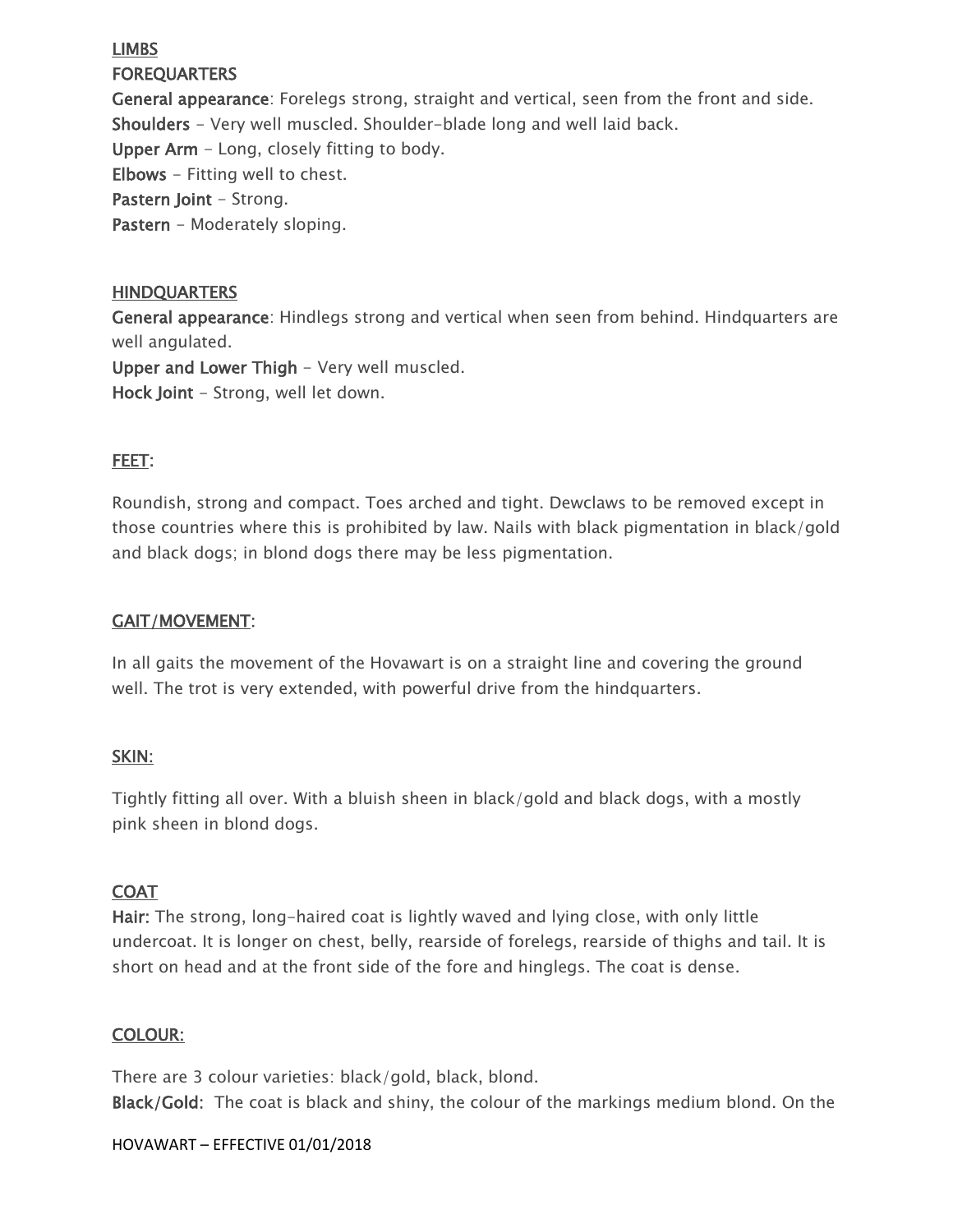head the markings begin below the nasal bridge and extend round the corners of the mouth into the marking of the throat. The point-shaped markings above the eyes are clearly visible. The chest markings consist of two adjacent patches which may be connected. On the forelegs, the marking, seen from the side, extends from the toes to about the pastern and tapers off on the rearside at about elbow level. On the hindlegs, seen from the side, the marking below the hock is seen as a broad stripe, above the hock only as a narrow stripe which extends on the front side of the hindleg up to the level of the belly. A marking is also present beneath the set on of the tail. The markings are distinct in outline everywhere. Single small white spots on the chest as well as some single white hairs on toes and tip of tail are permissible. Black pigmentation on eyelids, lips and pads. Black: The coat is black and shiny. Some single white spots on the chest as well as some single white hairs on toes and tip of tail are permissible. Black pigmentation on eyelids, lips and pads.

Blond: The coat is medium blond, shiny and becomes lighter towards legs and belly. Single small white spots on the chest, as well as some single white hairs on toes and tip of tail are permissible. Black pigmentation on eyelids, lips and pads.

#### SIZE

Height at the Withers - For Dogs: 63-70cm For Bitches: 58-65cm.

## FAULTS

Any departure from the foregoing points should be considered a fault and the seriousness with which the fault should be regarded should be in exact proportion to its degree and its effect upon the health and welfare of the dog.

#### DISQUALIFYING FAULTS

GENERAL APPEARANCE:

Aggressive or overly shy dogs.

Any dog clearly showing physical or behavioural abnormalities shall be disqualified.

- \* Dogs which do not conform to the impression of original breed type
- \* Distinctly 'doggy' bitches
- \* Distinctly 'bitchy' dogs.

#### IMPORTANT PROPORTIONS:

\* Distinctly differing body proportions than those quoted in the standard

#### BEHAVIOUR/TEMPERAMENT:

\* Aggressive, anxious, gun shy or lethargic dogs.

HEAD :

\* Lacking stop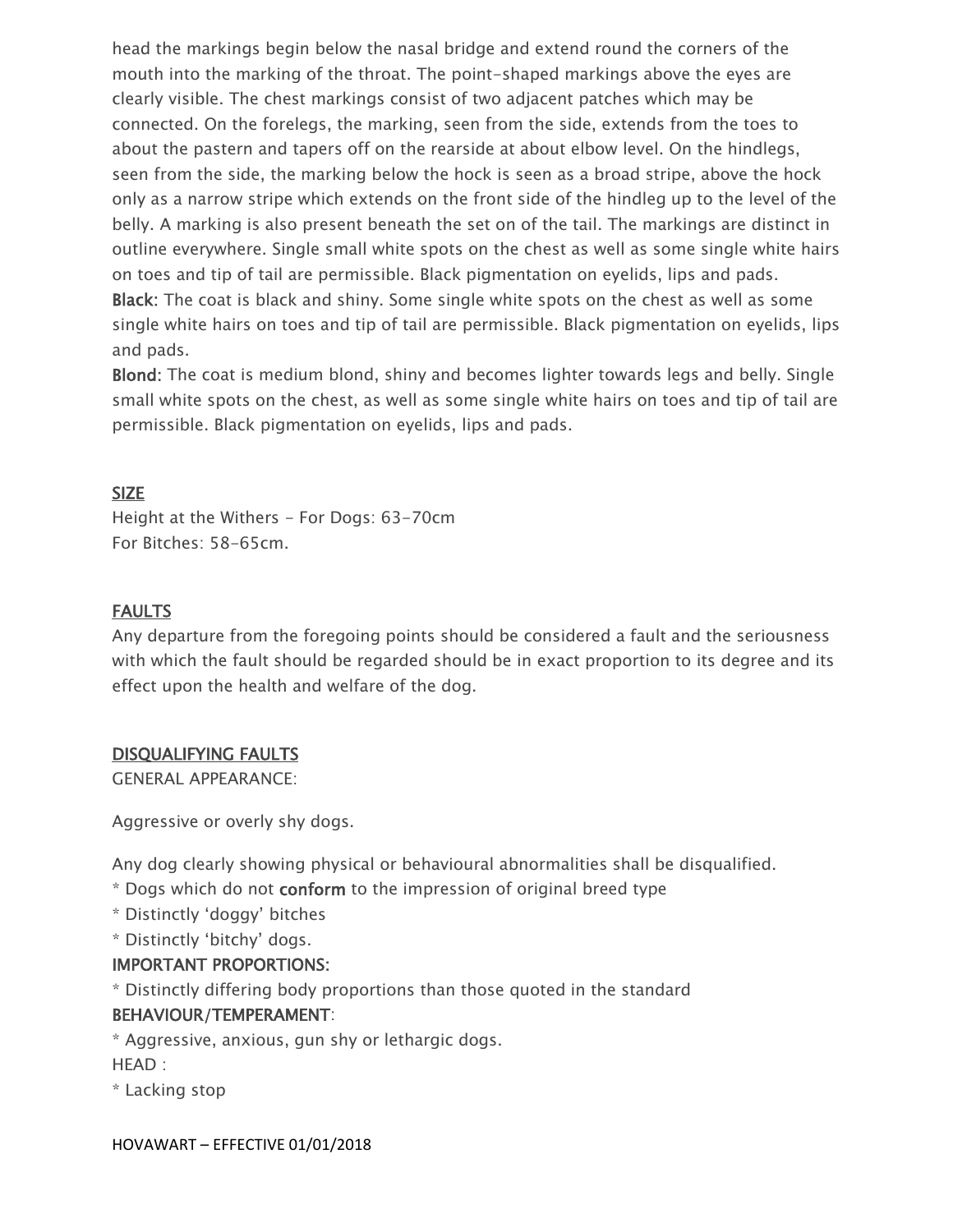- \* Blue eye or wall eye
- \* Erect, tipped ears, rose ear; off-standing ears
- \* Undershot, overshot or wry mouth
- \* Absence of more than 2 of the 4 PM1 or the 2 M3, or absence of any

other tooth

## NECK :

\* Distinct dewlap or very throaty

## BODY :

- \* Pronounced sway or roach back
- \* Narrow or barrel shaped chest
- \* Abnormal tail; tail much too short; pronounced ring tail

## LIMBS :

\* Much too high in hindquarters (overbuilt)

# COAT :

Hair -

\* Predominantly curly coat (ring curls)

Colour -

In general :

- \* All colours not conforming to the standard e.g. blue-grey, deer colour, brown, white,
- patched, blond with smutty touch or predominantly banded hair
- \* White patches. Single white hairs on the inside of the upper thighs are not a disqualifying fault

Black/Gold Dogs :

- \* Grey or brown patches other than the correct markings
- \* Undercoat predominantly of another colour than black
- \* Predominantly grey or whitish markings

Black Dogs :

- \* Grey or brown patches
- \* Undercoat predominantly of another colour than black

Blond Dogs :

- \* Some single white hairs on the nasal bridge are not a disqualifying fault
- \* Red-blond colour throughout without getting lighter
- \* Whitish-blond colour, also on ears
- \* Distinctly white markings
- \* Dark patches or dark mask

Size :

- \* Undersize
- \* Oversize by more than 3cm

**NOTE** 

Male animals should have two apparently normal testicles fully descended into the scrotum.